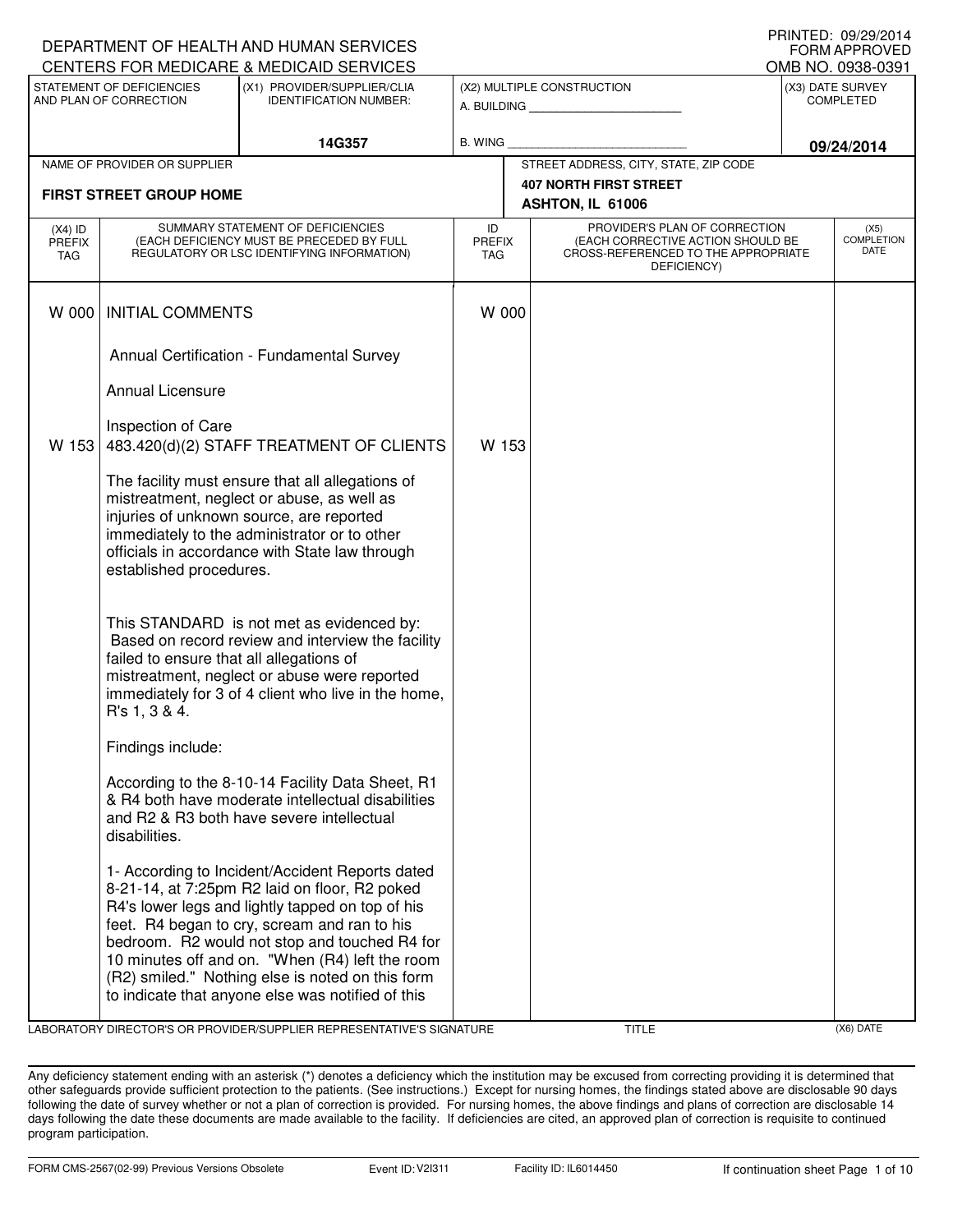|                      |                                         | DEPARTMENT OF HEALTH AND HUMAN SERVICES                                                             |                             |                                       |                                                                          |  | <b>I INIVILD. VJ/LJ/LVI<del>I</del></b><br><b>FORM APPROVED</b> |
|----------------------|-----------------------------------------|-----------------------------------------------------------------------------------------------------|-----------------------------|---------------------------------------|--------------------------------------------------------------------------|--|-----------------------------------------------------------------|
|                      | STATEMENT OF DEFICIENCIES               | CENTERS FOR MEDICARE & MEDICAID SERVICES<br>(X1) PROVIDER/SUPPLIER/CLIA                             |                             |                                       | (X2) MULTIPLE CONSTRUCTION                                               |  | OMB NO. 0938-0391<br>(X3) DATE SURVEY                           |
|                      | AND PLAN OF CORRECTION                  | <b>IDENTIFICATION NUMBER:</b>                                                                       |                             |                                       | A. BUILDING                                                              |  | <b>COMPLETED</b>                                                |
|                      |                                         |                                                                                                     |                             |                                       |                                                                          |  |                                                                 |
|                      | NAME OF PROVIDER OR SUPPLIER            | 14G357                                                                                              | B. WING                     | STREET ADDRESS, CITY, STATE, ZIP CODE |                                                                          |  | 09/24/2014                                                      |
|                      |                                         |                                                                                                     |                             |                                       | <b>407 NORTH FIRST STREET</b>                                            |  |                                                                 |
|                      | <b>FIRST STREET GROUP HOME</b>          |                                                                                                     |                             |                                       | ASHTON, IL 61006                                                         |  |                                                                 |
| $(X4)$ ID            |                                         | SUMMARY STATEMENT OF DEFICIENCIES                                                                   | ID                          |                                       | PROVIDER'S PLAN OF CORRECTION                                            |  | (X5)<br><b>COMPLETION</b>                                       |
| <b>PREFIX</b><br>TAG |                                         | (EACH DEFICIENCY MUST BE PRECEDED BY FULL<br>REGULATORY OR LSC IDENTIFYING INFORMATION)             | <b>PREFIX</b><br><b>TAG</b> |                                       | (EACH CORRECTIVE ACTION SHOULD BE<br>CROSS-REFERENCED TO THE APPROPRIATE |  | DATE                                                            |
|                      |                                         |                                                                                                     |                             |                                       | DEFICIENCY)                                                              |  |                                                                 |
| W 153                |                                         |                                                                                                     |                             |                                       |                                                                          |  |                                                                 |
|                      | Continued From page 1<br>situation.     |                                                                                                     | W 153                       |                                       |                                                                          |  |                                                                 |
|                      |                                         |                                                                                                     |                             |                                       |                                                                          |  |                                                                 |
|                      |                                         | 2- According to Incident/Accident Reports dated                                                     |                             |                                       |                                                                          |  |                                                                 |
|                      |                                         | 8-21-14, at 8:10pm R2 laid on the floor and open                                                    |                             |                                       |                                                                          |  |                                                                 |
|                      |                                         | handed hit R1 on her lower calf. R2 repeatedly<br>said that she was " not hitting (R1), not hurting |                             |                                       |                                                                          |  |                                                                 |
|                      |                                         | her, not pulling hair." Then R2 would say that she                                                  |                             |                                       |                                                                          |  |                                                                 |
|                      |                                         | would pull hair. Then R2 would smile. Nothing                                                       |                             |                                       |                                                                          |  |                                                                 |
|                      | else was notified of this situation.    | else is noted on this form to indicate that anyone                                                  |                             |                                       |                                                                          |  |                                                                 |
|                      |                                         |                                                                                                     |                             |                                       |                                                                          |  |                                                                 |
|                      |                                         | 3- According to Incident/Accident Reports dated                                                     |                             |                                       |                                                                          |  |                                                                 |
|                      |                                         | 4-17-14 an unidentified peer at day training had<br>scissors and went over to R3 acting as though   |                             |                                       |                                                                          |  |                                                                 |
|                      |                                         | she would cut him. Staff escorted her away and                                                      |                             |                                       |                                                                          |  |                                                                 |
|                      |                                         | removed scissors. Nothing else is noted on this                                                     |                             |                                       |                                                                          |  |                                                                 |
|                      | this situation.                         | form to indicate that anyone else was notified of                                                   |                             |                                       |                                                                          |  |                                                                 |
|                      |                                         |                                                                                                     |                             |                                       |                                                                          |  |                                                                 |
|                      |                                         | During an interview on 9-22-14 at 3:45pm QIDP                                                       |                             |                                       |                                                                          |  |                                                                 |
|                      | been reported to IDPH.                  | E2 said that the aforementioned incidents had not                                                   |                             |                                       |                                                                          |  |                                                                 |
|                      |                                         |                                                                                                     |                             |                                       |                                                                          |  |                                                                 |
|                      |                                         | During an interview on 9-24-14 at 10:30am E1                                                        |                             |                                       |                                                                          |  |                                                                 |
|                      |                                         | maintained that the 8-21-14 incidents were not<br>peer to peer incidents because R2 was not         |                             |                                       |                                                                          |  |                                                                 |
|                      |                                         | hurting anyone and these behaviors are R2's                                                         |                             |                                       |                                                                          |  |                                                                 |
|                      |                                         | usual behaviors. Also R3 will go to his bedroom                                                     |                             |                                       |                                                                          |  |                                                                 |
|                      |                                         | to get some private time as well. As peer to peer                                                   |                             |                                       |                                                                          |  |                                                                 |
|                      | IDPH.                                   | incidents these should have been reported to                                                        |                             |                                       |                                                                          |  |                                                                 |
| W 154                |                                         | 483.420(d)(3) STAFF TREATMENT OF CLIENTS                                                            | W 154                       |                                       |                                                                          |  |                                                                 |
|                      |                                         |                                                                                                     |                             |                                       |                                                                          |  |                                                                 |
|                      | violations are thoroughly investigated. | The facility must have evidence that all alleged                                                    |                             |                                       |                                                                          |  |                                                                 |
|                      |                                         |                                                                                                     |                             |                                       |                                                                          |  |                                                                 |
|                      |                                         |                                                                                                     |                             |                                       |                                                                          |  |                                                                 |
|                      |                                         | This STANDARD is not met as evidenced by:                                                           |                             |                                       |                                                                          |  |                                                                 |
|                      |                                         |                                                                                                     |                             |                                       |                                                                          |  |                                                                 |

FORM CMS-2567(02-99) Previous Versions Obsolete Event ID: V2I311 Facility ID: IL6014450 If continuation sheet Page 2 of 10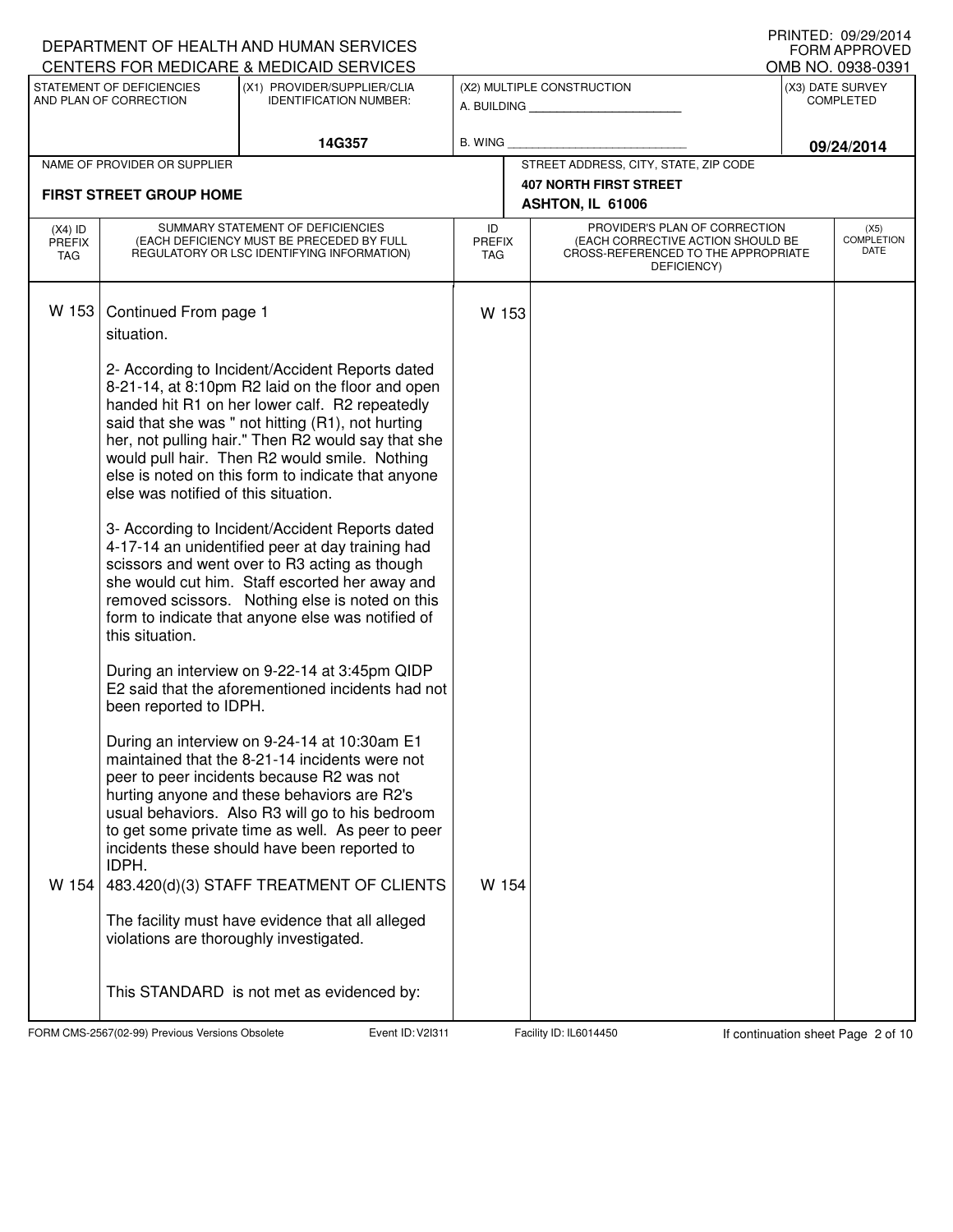|                                          |                                                                                                                                                                                              | DEPARTMENT OF HEALTH AND HUMAN SERVICES                                                                                                                                                                                                                                                                                                                                                                                                                                                                                                                                                                                                                                                                                                                                                                                                                                                                                                                                                                                                                                                                                                                                                                                                                                                                                                                                                                                      |                                   |                                                                                                                          | <b>FORM APPROVED</b>                  |
|------------------------------------------|----------------------------------------------------------------------------------------------------------------------------------------------------------------------------------------------|------------------------------------------------------------------------------------------------------------------------------------------------------------------------------------------------------------------------------------------------------------------------------------------------------------------------------------------------------------------------------------------------------------------------------------------------------------------------------------------------------------------------------------------------------------------------------------------------------------------------------------------------------------------------------------------------------------------------------------------------------------------------------------------------------------------------------------------------------------------------------------------------------------------------------------------------------------------------------------------------------------------------------------------------------------------------------------------------------------------------------------------------------------------------------------------------------------------------------------------------------------------------------------------------------------------------------------------------------------------------------------------------------------------------------|-----------------------------------|--------------------------------------------------------------------------------------------------------------------------|---------------------------------------|
|                                          | STATEMENT OF DEFICIENCIES                                                                                                                                                                    | CENTERS FOR MEDICARE & MEDICAID SERVICES<br>(X1) PROVIDER/SUPPLIER/CLIA                                                                                                                                                                                                                                                                                                                                                                                                                                                                                                                                                                                                                                                                                                                                                                                                                                                                                                                                                                                                                                                                                                                                                                                                                                                                                                                                                      |                                   | (X2) MULTIPLE CONSTRUCTION                                                                                               | OMB NO. 0938-0391<br>(X3) DATE SURVEY |
|                                          | AND PLAN OF CORRECTION                                                                                                                                                                       | <b>IDENTIFICATION NUMBER:</b>                                                                                                                                                                                                                                                                                                                                                                                                                                                                                                                                                                                                                                                                                                                                                                                                                                                                                                                                                                                                                                                                                                                                                                                                                                                                                                                                                                                                |                                   | A. BUILDING <b>A.</b> BUILDING                                                                                           | <b>COMPLETED</b>                      |
|                                          |                                                                                                                                                                                              | 14G357                                                                                                                                                                                                                                                                                                                                                                                                                                                                                                                                                                                                                                                                                                                                                                                                                                                                                                                                                                                                                                                                                                                                                                                                                                                                                                                                                                                                                       | <b>B. WING</b>                    |                                                                                                                          | 09/24/2014                            |
|                                          | NAME OF PROVIDER OR SUPPLIER                                                                                                                                                                 |                                                                                                                                                                                                                                                                                                                                                                                                                                                                                                                                                                                                                                                                                                                                                                                                                                                                                                                                                                                                                                                                                                                                                                                                                                                                                                                                                                                                                              |                                   | STREET ADDRESS, CITY, STATE, ZIP CODE                                                                                    |                                       |
|                                          | <b>FIRST STREET GROUP HOME</b>                                                                                                                                                               |                                                                                                                                                                                                                                                                                                                                                                                                                                                                                                                                                                                                                                                                                                                                                                                                                                                                                                                                                                                                                                                                                                                                                                                                                                                                                                                                                                                                                              |                                   | <b>407 NORTH FIRST STREET</b><br>ASHTON, IL 61006                                                                        |                                       |
| $(X4)$ ID<br><b>PREFIX</b><br><b>TAG</b> |                                                                                                                                                                                              | SUMMARY STATEMENT OF DEFICIENCIES<br>(EACH DEFICIENCY MUST BE PRECEDED BY FULL<br>REGULATORY OR LSC IDENTIFYING INFORMATION)                                                                                                                                                                                                                                                                                                                                                                                                                                                                                                                                                                                                                                                                                                                                                                                                                                                                                                                                                                                                                                                                                                                                                                                                                                                                                                 | ID<br><b>PREFIX</b><br><b>TAG</b> | PROVIDER'S PLAN OF CORRECTION<br>(EACH CORRECTIVE ACTION SHOULD BE<br>CROSS-REFERENCED TO THE APPROPRIATE<br>DEFICIENCY) | (X5)<br><b>COMPLETION</b><br>DATE     |
| W 154                                    | Continued From page 2<br>Findings include:<br>a severe intellectual disability.<br>the neck.<br>and was not investigated, (there are<br>home, and so on).<br>scared of this person, (has any | Based on record review and interview the facility<br>failed to have evidence that all allegations were<br>thoroughly investigated for 2 of 4 clients who live<br>in the home, R1 & R3, when incidents that<br>included them were not thoroughly investigated.<br>According to the 8-10-14 Facility Data Sheet, R1<br>has a moderate intellectual disability and R3 has<br>1- According to an Incident/Accident Report dated<br>12-5-13, R1 said that a peer hit her on the back of<br>During an interview on 9-22-14 at 4pm QIDP E2<br>said that the 12-5-13 incident was not reported<br>inconsistencies that are not reconciled, the<br>perpetrator identified by R1 doesn't live in the<br>During an interview on 9-24-14 at 10am E1<br>supplied a note dated 12-5-13 that concluded<br>that R1 said that the alleged perpetrator had not<br>hit her and they decided that this situation was<br>not a peer to peer situation. However in this note<br>R1 also said that the perpetrator "walked by (R1)<br>and scared (R1)" This document has no other<br>comment/investigation regarding why R1 is<br>abuse/mistreatment been ruled out). E1 said that<br>R1 is deaf and is easily scared. None of this is<br>summarized in the Incident/Accident Report or in<br>the subsequent 12-5-13 note supplied by E1.<br>2- According to an Incident/Accident Report dated<br>4-17-14, "Peer # (left blank) had scissors & went | W 154                             |                                                                                                                          |                                       |

FORM CMS-2567(02-99) Previous Versions Obsolete Event ID: V2I311 Facility ID: IL6014450 If continuation sheet Page 3 of 10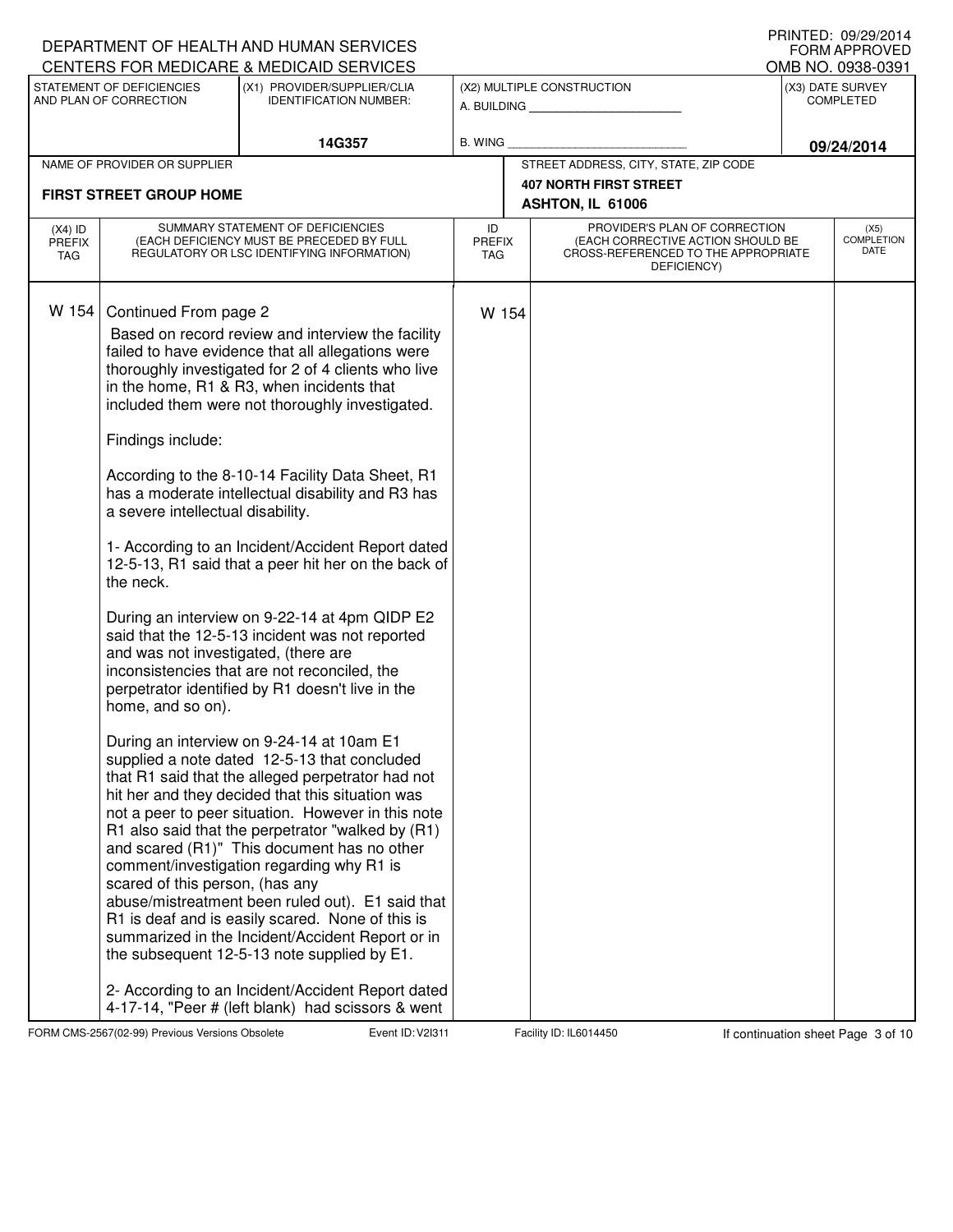|                                   |                                                                         | DEPARTMENT OF HEALTH AND HUMAN SERVICES<br>CENTERS FOR MEDICARE & MEDICAID SERVICES                                                                                                                                                                                                     |                            |                                                                                                                          | <b>FORM APPROVED</b>                  |
|-----------------------------------|-------------------------------------------------------------------------|-----------------------------------------------------------------------------------------------------------------------------------------------------------------------------------------------------------------------------------------------------------------------------------------|----------------------------|--------------------------------------------------------------------------------------------------------------------------|---------------------------------------|
|                                   | STATEMENT OF DEFICIENCIES                                               | (X1) PROVIDER/SUPPLIER/CLIA                                                                                                                                                                                                                                                             |                            | (X2) MULTIPLE CONSTRUCTION                                                                                               | OMB NO. 0938-0391<br>(X3) DATE SURVEY |
|                                   | AND PLAN OF CORRECTION                                                  | <b>IDENTIFICATION NUMBER:</b>                                                                                                                                                                                                                                                           |                            |                                                                                                                          | <b>COMPLETED</b>                      |
|                                   |                                                                         | 14G357                                                                                                                                                                                                                                                                                  | <b>B. WING</b>             |                                                                                                                          | 09/24/2014                            |
|                                   | NAME OF PROVIDER OR SUPPLIER                                            |                                                                                                                                                                                                                                                                                         |                            | STREET ADDRESS, CITY, STATE, ZIP CODE                                                                                    |                                       |
|                                   | <b>FIRST STREET GROUP HOME</b>                                          |                                                                                                                                                                                                                                                                                         |                            | <b>407 NORTH FIRST STREET</b><br>ASHTON, IL 61006                                                                        |                                       |
| $(X4)$ ID<br><b>PREFIX</b><br>TAG |                                                                         | SUMMARY STATEMENT OF DEFICIENCIES<br>(EACH DEFICIENCY MUST BE PRECEDED BY FULL<br>REGULATORY OR LSC IDENTIFYING INFORMATION)                                                                                                                                                            | ID<br><b>PREFIX</b><br>TAG | PROVIDER'S PLAN OF CORRECTION<br>(EACH CORRECTIVE ACTION SHOULD BE<br>CROSS-REFERENCED TO THE APPROPRIATE<br>DEFICIENCY) | (X5)<br><b>COMPLETION</b><br>DATE     |
| W 154                             | Continued From page 3                                                   | over to (R3) acting as though she would cut him.<br>Staff escorted her away & removed scissors."<br>During an interview on 9-22-14 at 3:45pm QIDP<br>E2 said that the 4-17-14 incident was not<br>reported and was not investigated, (the<br>perpetrator is not identified and no other | W 154                      |                                                                                                                          |                                       |
| W 369                             | investigation is recorded).<br>that all drugs, including those that are | 483.460(k)(2) DRUG ADMINISTRATION<br>The system for drug administration must assure<br>self-administered, are administered without error.                                                                                                                                               | W 369                      |                                                                                                                          |                                       |
|                                   | without error.                                                          | This STANDARD is not met as evidenced by:<br>Based on observation, record review, and<br>interview the facility failed to ensure for 2 of 2<br>clients that received medications at day training<br>(R2 and R4) that all medications are administered                                   |                            |                                                                                                                          |                                       |
|                                   | Findings include:                                                       |                                                                                                                                                                                                                                                                                         |                            |                                                                                                                          |                                       |
|                                   |                                                                         | Per record review of the Facility Data Sheet dated<br>8-10-14, R2 functions in the Severe Range of<br>Intellectual Disability and R4 functions in the<br>Moderate Range of Intellectual Disability.                                                                                     |                            |                                                                                                                          |                                       |
|                                   | and 11:20 A.M. (R4).                                                    | During observations on 9-22-14 at 10:50 A.M. E3<br>(Licensed Practical Nurse) administered<br>medications to R2 and R4. R2 and R4 were<br>observed dining their lunch at 11:30 A.M. (R2)                                                                                                |                            |                                                                                                                          |                                       |
|                                   |                                                                         | Per record review of the Physician Order Sheet<br>dated 9-1-14 to 9-30-14 for R2 is written<br>Metagest take 2 tablets by mouth with each meal.                                                                                                                                         |                            |                                                                                                                          |                                       |

FORM CMS-2567(02-99) Previous Versions Obsolete Event ID: V2I311 Facility ID: IL6014450 If continuation sheet Page 4 of 10

DEPARTMENT OF HEALTH AND HUMAN SERVICES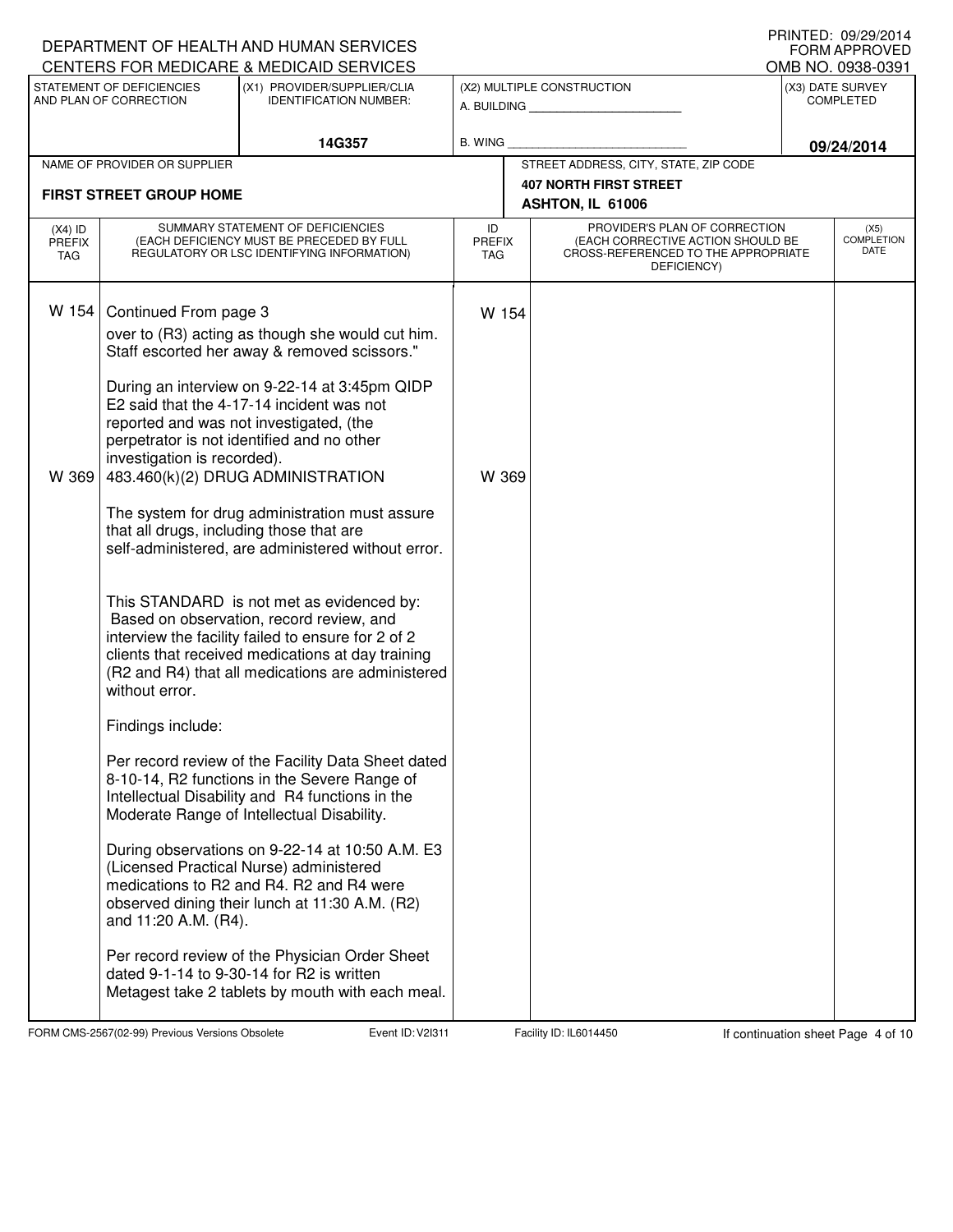|                                   |                                                                                                   | DEPARTMENT OF HEALTH AND HUMAN SERVICES                                                                                                                                                                                                              |                                   |                                                                                                                          | <b>I IUIVILD. VJ/LJ/LVI<del>I</del></b><br>FORM APPROVED |
|-----------------------------------|---------------------------------------------------------------------------------------------------|------------------------------------------------------------------------------------------------------------------------------------------------------------------------------------------------------------------------------------------------------|-----------------------------------|--------------------------------------------------------------------------------------------------------------------------|----------------------------------------------------------|
|                                   | STATEMENT OF DEFICIENCIES                                                                         | CENTERS FOR MEDICARE & MEDICAID SERVICES<br>(X1) PROVIDER/SUPPLIER/CLIA                                                                                                                                                                              |                                   | (X2) MULTIPLE CONSTRUCTION                                                                                               | OMB NO. 0938-0391<br>(X3) DATE SURVEY                    |
|                                   | AND PLAN OF CORRECTION                                                                            | <b>IDENTIFICATION NUMBER:</b>                                                                                                                                                                                                                        |                                   | A. BUILDING                                                                                                              | <b>COMPLETED</b>                                         |
|                                   |                                                                                                   | 14G357                                                                                                                                                                                                                                               | <b>B. WING</b>                    |                                                                                                                          | 09/24/2014                                               |
|                                   | NAME OF PROVIDER OR SUPPLIER                                                                      |                                                                                                                                                                                                                                                      |                                   | STREET ADDRESS, CITY, STATE, ZIP CODE                                                                                    |                                                          |
|                                   | <b>FIRST STREET GROUP HOME</b>                                                                    |                                                                                                                                                                                                                                                      |                                   | <b>407 NORTH FIRST STREET</b>                                                                                            |                                                          |
|                                   |                                                                                                   |                                                                                                                                                                                                                                                      |                                   | ASHTON, IL 61006                                                                                                         |                                                          |
| $(X4)$ ID<br><b>PREFIX</b><br>TAG |                                                                                                   | SUMMARY STATEMENT OF DEFICIENCIES<br>(EACH DEFICIENCY MUST BE PRECEDED BY FULL<br>REGULATORY OR LSC IDENTIFYING INFORMATION)                                                                                                                         | ID<br><b>PREFIX</b><br><b>TAG</b> | PROVIDER'S PLAN OF CORRECTION<br>(EACH CORRECTIVE ACTION SHOULD BE<br>CROSS-REFERENCED TO THE APPROPRIATE<br>DEFICIENCY) | (X5)<br><b>COMPLETION</b><br>DATE                        |
| W 369                             | Continued From page 4                                                                             |                                                                                                                                                                                                                                                      | W 369                             |                                                                                                                          |                                                          |
|                                   | three times daily with meals.                                                                     | Per record review of the Physician Order Sheet<br>dated 9-1-14 to 9-30-14 for R4 is written Creon<br>DR 12,000 Units CAP take 2 capsules by mouth                                                                                                    |                                   |                                                                                                                          |                                                          |
| W 382                             | stated that he eats lunch at 11:30 A.M.<br>483.460(I)(2) DRUG STORAGE AND<br><b>RECORDKEEPING</b> | Per interview with E3 (Licensed Practical Nurse)<br>on 9-22-14 at 10:50 A.M. when asked if R4<br>should take his medications with meals, E3                                                                                                          | W 382                             |                                                                                                                          |                                                          |
|                                   | administration.                                                                                   | The facility must keep all drugs and biologicals<br>locked except when being prepared for                                                                                                                                                            |                                   |                                                                                                                          |                                                          |
|                                   | administration.                                                                                   | This STANDARD is not met as evidenced by:<br>Based on observation, interview, and record<br>review the facility failed to ensure for 4 of 4 clients<br>(R1, R2, R3, and R4) that all medications are<br>locked except when being prepared for        |                                   |                                                                                                                          |                                                          |
|                                   | Findings include:                                                                                 |                                                                                                                                                                                                                                                      |                                   |                                                                                                                          |                                                          |
|                                   | Disability.                                                                                       | Per record review of the Facility Data Sheet dated<br>8-10-14 is written R1 and R4 function in the<br>Moderate Range of Intellectual Disability. R2 and<br>R3 function in the Severe Range of Intellectual                                           |                                   |                                                                                                                          |                                                          |
|                                   |                                                                                                   | During observations on 9-22-14 at 10:50 A.M. E3<br>(Licensed Practical Nurse) gave a medication to<br>R4 that was dropped to the floor. E3 picked up<br>the medication from the floor and placed it into<br>the garbage. E3 after completion of this |                                   |                                                                                                                          |                                                          |

FORM CMS-2567(02-99) Previous Versions Obsolete Event ID: V2I311 Facility ID: IL6014450 If continuation sheet Page 5 of 10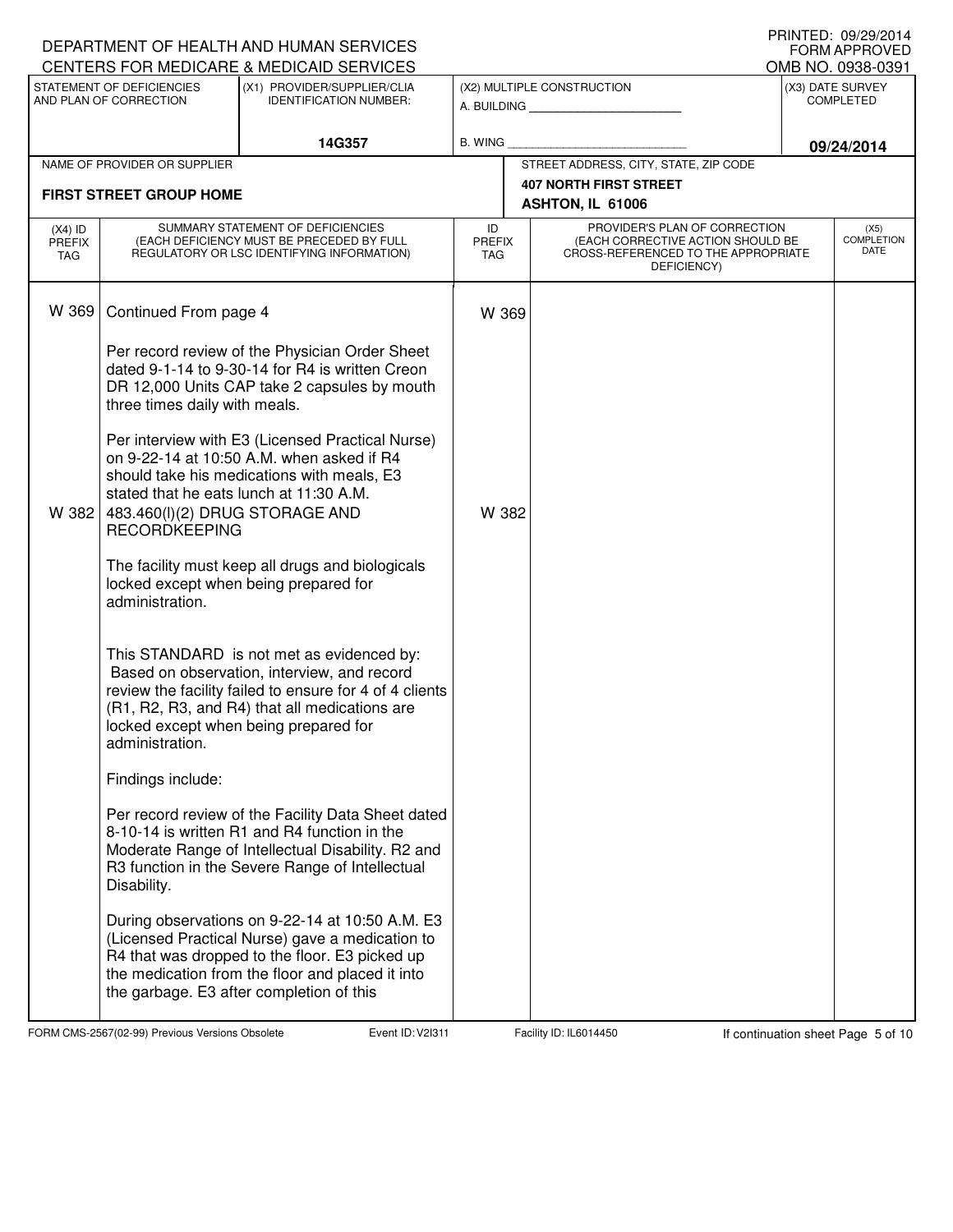|                                          |                                                                                                                                                                 | DEPARTMENT OF HEALTH AND HUMAN SERVICES<br>CENTERS FOR MEDICARE & MEDICAID SERVICES                                                                                                                                                                                                                                                                                                                                                                                                                                                                                                                                                                                                                                                                                                                                                                                                                                                                                                                                                                                                                                                                                                                                                                                                                                                                                                        |                                   |                                                                                                                          | <b>!!!!!\!∟</b> レ. ∪ <i>ט</i> /∠ <i>ט</i> /∠∪ ד+<br><b>FORM APPROVED</b><br>OMB NO. 0938-0391 |
|------------------------------------------|-----------------------------------------------------------------------------------------------------------------------------------------------------------------|--------------------------------------------------------------------------------------------------------------------------------------------------------------------------------------------------------------------------------------------------------------------------------------------------------------------------------------------------------------------------------------------------------------------------------------------------------------------------------------------------------------------------------------------------------------------------------------------------------------------------------------------------------------------------------------------------------------------------------------------------------------------------------------------------------------------------------------------------------------------------------------------------------------------------------------------------------------------------------------------------------------------------------------------------------------------------------------------------------------------------------------------------------------------------------------------------------------------------------------------------------------------------------------------------------------------------------------------------------------------------------------------|-----------------------------------|--------------------------------------------------------------------------------------------------------------------------|-----------------------------------------------------------------------------------------------|
|                                          | STATEMENT OF DEFICIENCIES<br>AND PLAN OF CORRECTION                                                                                                             | (X1) PROVIDER/SUPPLIER/CLIA<br><b>IDENTIFICATION NUMBER:</b>                                                                                                                                                                                                                                                                                                                                                                                                                                                                                                                                                                                                                                                                                                                                                                                                                                                                                                                                                                                                                                                                                                                                                                                                                                                                                                                               |                                   | (X2) MULTIPLE CONSTRUCTION<br>A. BUILDING                                                                                | (X3) DATE SURVEY<br><b>COMPLETED</b>                                                          |
|                                          |                                                                                                                                                                 | 14G357                                                                                                                                                                                                                                                                                                                                                                                                                                                                                                                                                                                                                                                                                                                                                                                                                                                                                                                                                                                                                                                                                                                                                                                                                                                                                                                                                                                     | B. WING                           |                                                                                                                          | 09/24/2014                                                                                    |
|                                          | NAME OF PROVIDER OR SUPPLIER                                                                                                                                    |                                                                                                                                                                                                                                                                                                                                                                                                                                                                                                                                                                                                                                                                                                                                                                                                                                                                                                                                                                                                                                                                                                                                                                                                                                                                                                                                                                                            |                                   | STREET ADDRESS, CITY, STATE, ZIP CODE                                                                                    |                                                                                               |
|                                          | <b>FIRST STREET GROUP HOME</b>                                                                                                                                  |                                                                                                                                                                                                                                                                                                                                                                                                                                                                                                                                                                                                                                                                                                                                                                                                                                                                                                                                                                                                                                                                                                                                                                                                                                                                                                                                                                                            |                                   | <b>407 NORTH FIRST STREET</b><br>ASHTON, IL 61006                                                                        |                                                                                               |
| $(X4)$ ID<br><b>PREFIX</b><br><b>TAG</b> |                                                                                                                                                                 | SUMMARY STATEMENT OF DEFICIENCIES<br>(EACH DEFICIENCY MUST BE PRECEDED BY FULL<br>REGULATORY OR LSC IDENTIFYING INFORMATION)                                                                                                                                                                                                                                                                                                                                                                                                                                                                                                                                                                                                                                                                                                                                                                                                                                                                                                                                                                                                                                                                                                                                                                                                                                                               | ID<br><b>PREFIX</b><br><b>TAG</b> | PROVIDER'S PLAN OF CORRECTION<br>(EACH CORRECTIVE ACTION SHOULD BE<br>CROSS-REFERENCED TO THE APPROPRIATE<br>DEFICIENCY) | (X5)<br><b>COMPLETION</b><br>DATE                                                             |
| W 382<br>W 389                           | Continued From page 5<br>medication to other clients.<br>Per record review of the Medication<br>483.460(m)(1)(ii) DRUG LABELING<br>applicable.<br>instructions. | medication administration proceed to go to<br>another skill training area to administer<br>Per interview with E3 (Licensed Practical Nurse)<br>on 9-22-14 at 10:51 A.M. when asked if the<br>medication that was dropped goes into the<br>garbage, E3 replied "yes and I will pick it out later<br>and put it in the kitty litter bag". E3 stated that she<br>did not want to put the medication into the<br>medication cart because she did not want to<br>forget that she had put the medication there.<br>Administration Policies and Procedures dated<br>2-1-96 is written contaminated medication as<br>medication that has been dropped or spit out. The<br>policy states that a medication found in the<br>basket or on the floor an attempt to identify the<br>medication, put medication in a envelope labeled<br>with name of medication if known. Put envelope<br>in return to pharmacy box. The medication that<br>was dropped by R4 was not put in an envelope.<br>Labeling for drugs and biologicals must include<br>the appropriate accessory and cautionary<br>instructions, as well as the expiration date, if<br>This STANDARD is not met as evidenced by:<br>Based on observation and interview the facility<br>failed to ensure for one of two in the sample (R2)<br>that labeling for drugs and biological's must<br>include the appropriate accessory and cautionary | W 382<br>W 389                    |                                                                                                                          |                                                                                               |

FORM CMS-2567(02-99) Previous Versions Obsolete Event ID: V2I311 Facility ID: IL6014450 If continuation sheet Page 6 of 10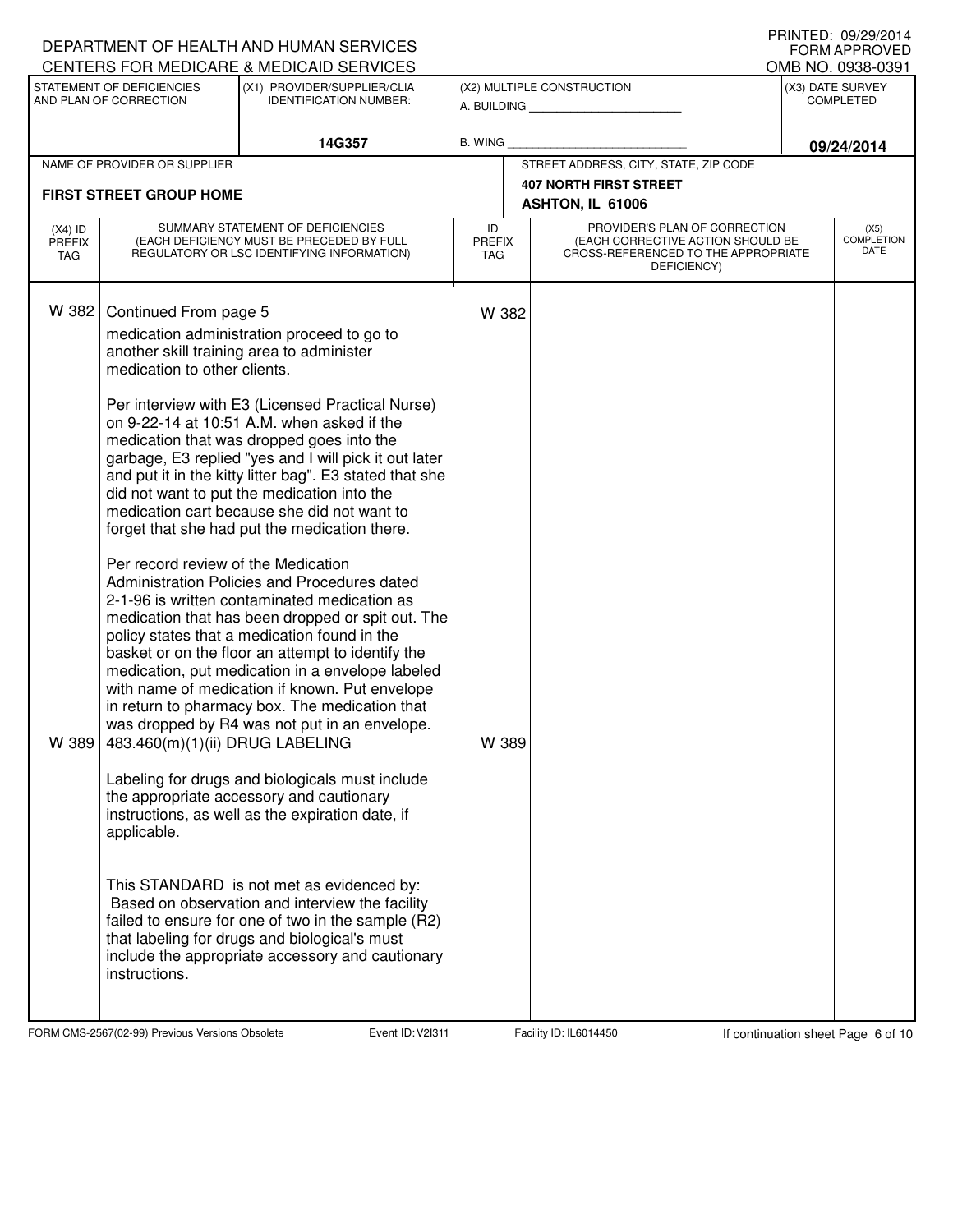|                                   |                                                                       | DEPARTMENT OF HEALTH AND HUMAN SERVICES<br>CENTERS FOR MEDICARE & MEDICAID SERVICES                                                                                                                                                                                                                                                                              |                            |                                                                                                                          | FORM APPROVED                         |
|-----------------------------------|-----------------------------------------------------------------------|------------------------------------------------------------------------------------------------------------------------------------------------------------------------------------------------------------------------------------------------------------------------------------------------------------------------------------------------------------------|----------------------------|--------------------------------------------------------------------------------------------------------------------------|---------------------------------------|
|                                   | STATEMENT OF DEFICIENCIES                                             | (X1) PROVIDER/SUPPLIER/CLIA                                                                                                                                                                                                                                                                                                                                      |                            |                                                                                                                          | OMB NO. 0938-0391<br>(X3) DATE SURVEY |
|                                   | AND PLAN OF CORRECTION                                                | <b>IDENTIFICATION NUMBER:</b>                                                                                                                                                                                                                                                                                                                                    |                            | (X2) MULTIPLE CONSTRUCTION<br>A. BUILDING AND AN INCOME.                                                                 | <b>COMPLETED</b>                      |
|                                   |                                                                       | 14G357                                                                                                                                                                                                                                                                                                                                                           | B. WING                    |                                                                                                                          | 09/24/2014                            |
|                                   | NAME OF PROVIDER OR SUPPLIER                                          |                                                                                                                                                                                                                                                                                                                                                                  |                            | STREET ADDRESS, CITY, STATE, ZIP CODE                                                                                    |                                       |
|                                   | <b>FIRST STREET GROUP HOME</b>                                        |                                                                                                                                                                                                                                                                                                                                                                  |                            | <b>407 NORTH FIRST STREET</b><br>ASHTON, IL 61006                                                                        |                                       |
|                                   |                                                                       |                                                                                                                                                                                                                                                                                                                                                                  |                            |                                                                                                                          |                                       |
| $(X4)$ ID<br><b>PREFIX</b><br>TAG |                                                                       | SUMMARY STATEMENT OF DEFICIENCIES<br>(EACH DEFICIENCY MUST BE PRECEDED BY FULL<br>REGULATORY OR LSC IDENTIFYING INFORMATION)                                                                                                                                                                                                                                     | ID<br><b>PREFIX</b><br>TAG | PROVIDER'S PLAN OF CORRECTION<br>(EACH CORRECTIVE ACTION SHOULD BE<br>CROSS-REFERENCED TO THE APPROPRIATE<br>DEFICIENCY) | (X5)<br><b>COMPLETION</b><br>DATE     |
| W 389                             | Continued From page 6<br>Findings include:                            |                                                                                                                                                                                                                                                                                                                                                                  | W 389                      |                                                                                                                          |                                       |
|                                   | Intellectual Disability.                                              | Per record review of the Facility Data Sheet dated<br>8-10-14, R2 functions in the Severe Range of                                                                                                                                                                                                                                                               |                            |                                                                                                                          |                                       |
|                                   |                                                                       | During observations on 9-22-14 at 4:09 P.M. this<br>surveyor observed E4 (Direct Support Person)<br>administer medications to R2. The medications<br>administered from the bottles did not have a label<br>to identify the medication as written in the<br>Physician Order Sheet dated 9-1-14 to 9-30-14.                                                        |                            |                                                                                                                          |                                       |
|                                   | tablets by mouth with each meal.                                      | Per record review of the Physician Order Sheet<br>dated 9-1-14 to 9-30-14 of the medications that<br>were administered to R2 were: Magnesium 1<br>tablet twice daily with food (family provides). Vita<br>Support 1 tablet twice daily with food (family<br>provides). Calcium Citrate plus take 1 capsule by<br>mouth twice daily (own supply). Metagest take 2 |                            |                                                                                                                          |                                       |
| W 460                             | medication administration record.<br><b>SERVICES</b>                  | Per interview with E4 (Direct Support Person) at<br>4:17 P.M. when asked if the medications that R2<br>takes have a label, E4 stated that these are the<br>medications that are provided by her family and<br>that they do not have labels as written on the<br>483.480(a)(1) FOOD AND NUTRITION                                                                 | W 460                      |                                                                                                                          |                                       |
|                                   | Each client must receive a nourishing,<br>specially-prescribed diets. | well-balanced diet including modified and                                                                                                                                                                                                                                                                                                                        |                            |                                                                                                                          |                                       |
|                                   |                                                                       | This STANDARD is not met as evidenced by:<br>Based on observation, interview, and record                                                                                                                                                                                                                                                                         |                            |                                                                                                                          |                                       |

FORM CMS-2567(02-99) Previous Versions Obsolete Event ID: V2I311 Facility ID: IL6014450 If continuation sheet Page 7 of 10

DEPARTMENT OF HEALTH AND HUMAN SERVICES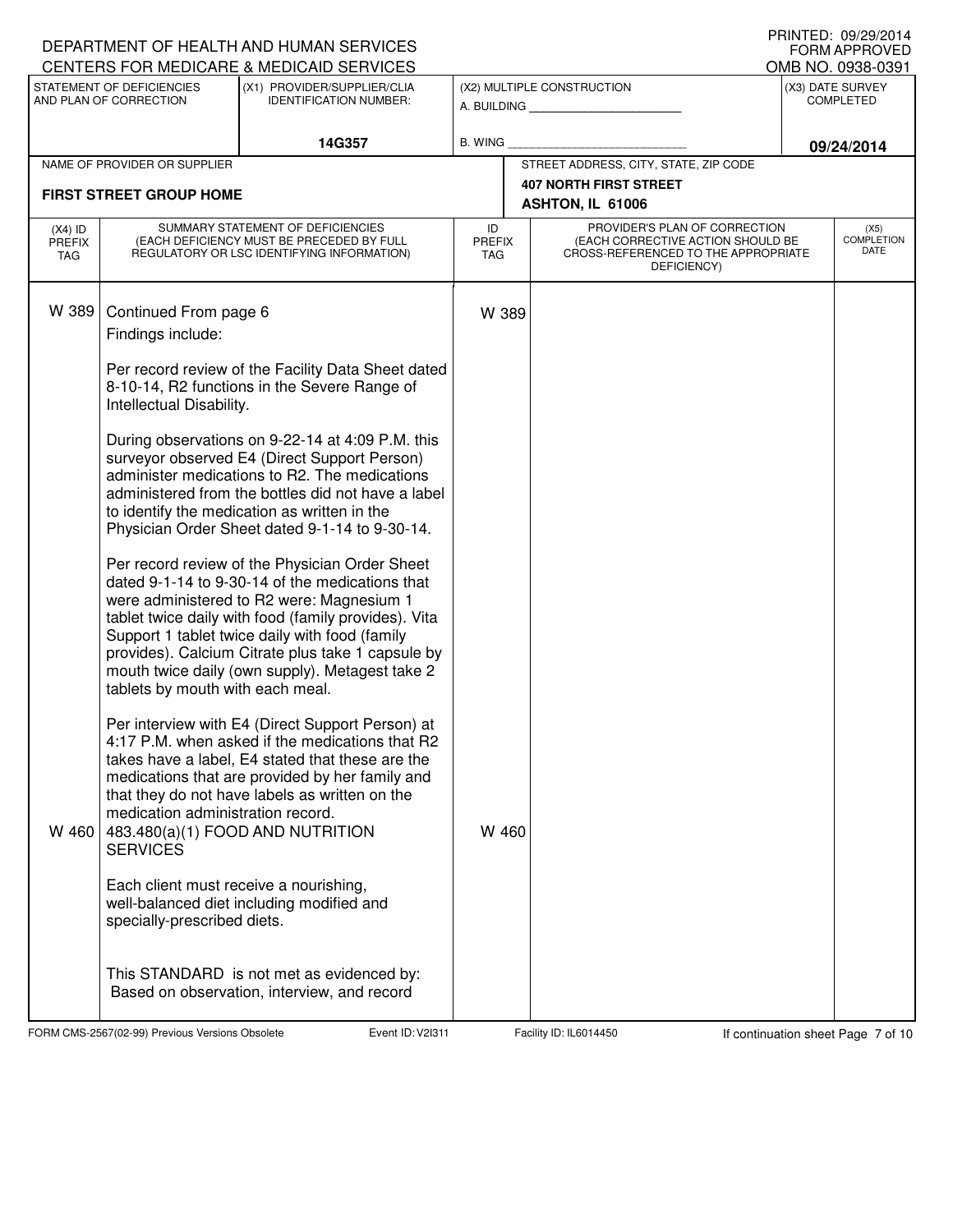|                                   |                                                                               | DEPARTMENT OF HEALTH AND HUMAN SERVICES                                                                                                                                                                                                                                                                                                                |                                   |                                                                                                                          | FORM APPROVED                        |
|-----------------------------------|-------------------------------------------------------------------------------|--------------------------------------------------------------------------------------------------------------------------------------------------------------------------------------------------------------------------------------------------------------------------------------------------------------------------------------------------------|-----------------------------------|--------------------------------------------------------------------------------------------------------------------------|--------------------------------------|
|                                   |                                                                               | CENTERS FOR MEDICARE & MEDICAID SERVICES                                                                                                                                                                                                                                                                                                               |                                   |                                                                                                                          | OMB NO. 0938-0391                    |
|                                   | STATEMENT OF DEFICIENCIES<br>AND PLAN OF CORRECTION                           | (X1) PROVIDER/SUPPLIER/CLIA<br><b>IDENTIFICATION NUMBER:</b>                                                                                                                                                                                                                                                                                           |                                   | (X2) MULTIPLE CONSTRUCTION<br>A. BUILDING                                                                                | (X3) DATE SURVEY<br><b>COMPLETED</b> |
|                                   |                                                                               | 14G357                                                                                                                                                                                                                                                                                                                                                 | <b>B. WING</b>                    |                                                                                                                          | 09/24/2014                           |
|                                   | NAME OF PROVIDER OR SUPPLIER                                                  |                                                                                                                                                                                                                                                                                                                                                        |                                   | STREET ADDRESS, CITY, STATE, ZIP CODE                                                                                    |                                      |
|                                   | <b>FIRST STREET GROUP HOME</b>                                                |                                                                                                                                                                                                                                                                                                                                                        |                                   | <b>407 NORTH FIRST STREET</b>                                                                                            |                                      |
|                                   |                                                                               |                                                                                                                                                                                                                                                                                                                                                        |                                   | ASHTON, IL 61006                                                                                                         |                                      |
| $(X4)$ ID<br><b>PREFIX</b><br>TAG |                                                                               | SUMMARY STATEMENT OF DEFICIENCIES<br>(EACH DEFICIENCY MUST BE PRECEDED BY FULL<br>REGULATORY OR LSC IDENTIFYING INFORMATION)                                                                                                                                                                                                                           | ID<br><b>PREFIX</b><br><b>TAG</b> | PROVIDER'S PLAN OF CORRECTION<br>(EACH CORRECTIVE ACTION SHOULD BE<br>CROSS-REFERENCED TO THE APPROPRIATE<br>DEFICIENCY) | (X5)<br><b>COMPLETION</b><br>DATE    |
| W 460                             | Continued From page 7<br>and specially prescribed diets.<br>Findings include: | review the facility failed to ensure for one of two in<br>the sample (R2) that each client must receive a<br>nourishing well balanced diet including modified                                                                                                                                                                                          | W 460                             |                                                                                                                          |                                      |
|                                   | Intellectual Disability.<br>the garbage.                                      | Per record review of the Facility Data Sheet dated<br>8-10-14, R2 functions in the Severe Range of<br>During observations on 9-22-14 at 5:07 P.M. R2<br>was observed to dine on ham, roll bread, and<br>mixed vegetables. R2 did not receive the<br>blueberry bread. E4 (Direct Support Person) was<br>observed to throw away the blueberry bread into |                                   |                                                                                                                          |                                      |
|                                   | pineapple.                                                                    | Per interview with E4 (Direct Support Person) at<br>6:00 P.M. when asked if all clients should have<br>received the blueberry bread, E4 stated that R2<br>did not get the blueberry bread and that she had<br>thrown it away. E4 then asked R2 if she wanted<br>something else for desert. R2 was given                                                |                                   |                                                                                                                          |                                      |
| W 484                             |                                                                               | Per record review of the Dietary Menu dated<br>4-7-14 was written for R2 to have a blueberry bar.<br>483.480(d)(3) DINING AREAS AND SERVICE                                                                                                                                                                                                            | W 484                             |                                                                                                                          |                                      |
|                                   | developmental needs of each client.                                           | The facility must equip areas with tables, chairs,<br>eating utensils, and dishes designed to meet the                                                                                                                                                                                                                                                 |                                   |                                                                                                                          |                                      |
|                                   |                                                                               | This STANDARD is not met as evidenced by:<br>Based on observation, record review, and                                                                                                                                                                                                                                                                  |                                   |                                                                                                                          |                                      |

FORM CMS-2567(02-99) Previous Versions Obsolete Event ID: V2I311 Facility ID: IL6014450 If continuation sheet Page 8 of 10

DEPARTMENT OF HEALTH AND HUMAN SERVICES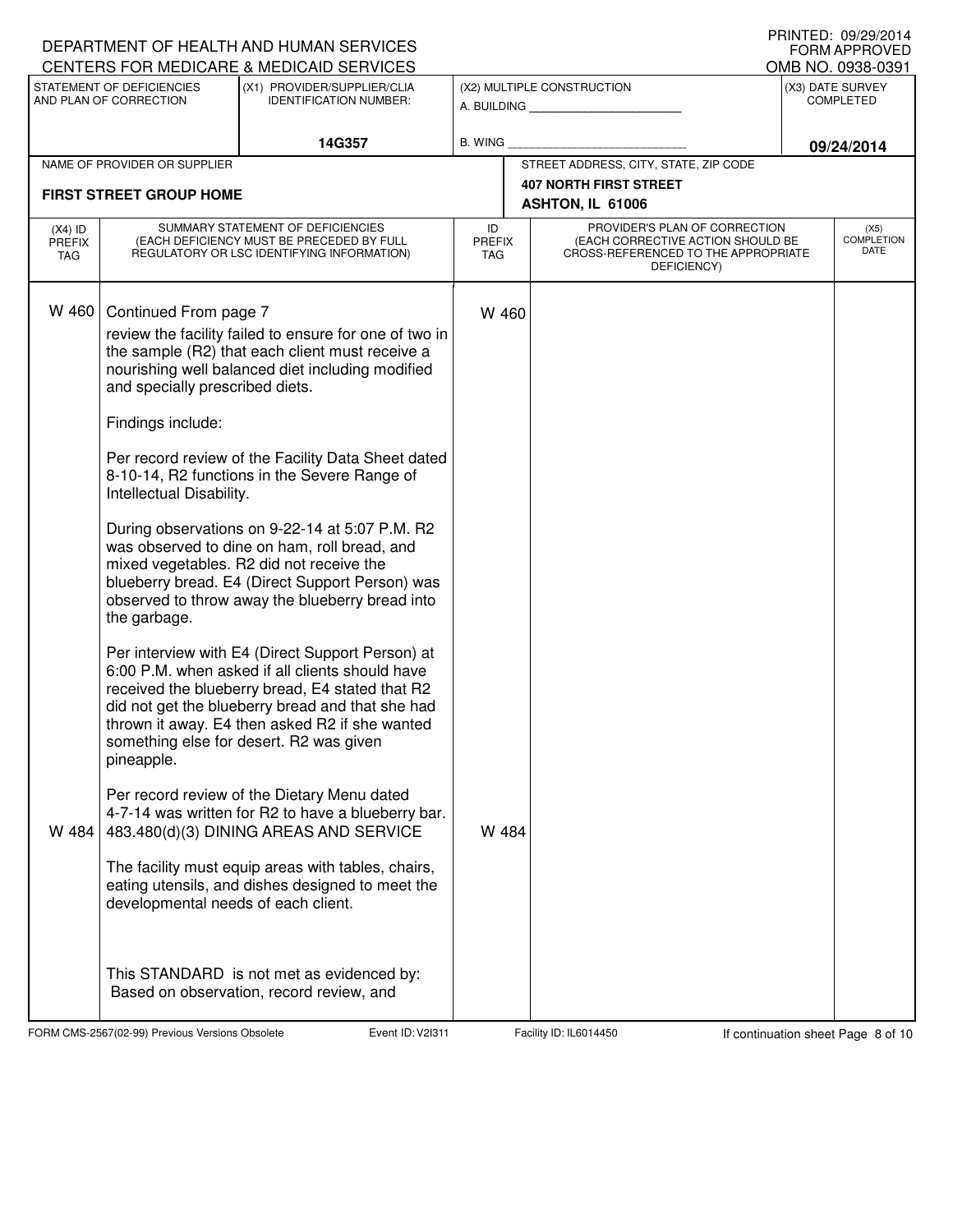|                                   |                                                                                                                  | DEPARTMENT OF HEALTH AND HUMAN SERVICES<br>CENTERS FOR MEDICARE & MEDICAID SERVICES                                                                                                                                                                                                                                                                                                                                                                                                                                                                                                                                                                                                                                                                                                                                                                                                                                                                                                                                                                                                                                                                                                                                                                                                                                                                                                                                                                                                                                                                                                                                                |                             |                                                                                                                          | <b>IIIIIIILLU. VJ/∠J/∠VI<del>I</del></b><br><b>FORM APPROVED</b><br>OMB NO. 0938-0391 |
|-----------------------------------|------------------------------------------------------------------------------------------------------------------|------------------------------------------------------------------------------------------------------------------------------------------------------------------------------------------------------------------------------------------------------------------------------------------------------------------------------------------------------------------------------------------------------------------------------------------------------------------------------------------------------------------------------------------------------------------------------------------------------------------------------------------------------------------------------------------------------------------------------------------------------------------------------------------------------------------------------------------------------------------------------------------------------------------------------------------------------------------------------------------------------------------------------------------------------------------------------------------------------------------------------------------------------------------------------------------------------------------------------------------------------------------------------------------------------------------------------------------------------------------------------------------------------------------------------------------------------------------------------------------------------------------------------------------------------------------------------------------------------------------------------------|-----------------------------|--------------------------------------------------------------------------------------------------------------------------|---------------------------------------------------------------------------------------|
|                                   | STATEMENT OF DEFICIENCIES                                                                                        | (X1) PROVIDER/SUPPLIER/CLIA                                                                                                                                                                                                                                                                                                                                                                                                                                                                                                                                                                                                                                                                                                                                                                                                                                                                                                                                                                                                                                                                                                                                                                                                                                                                                                                                                                                                                                                                                                                                                                                                        |                             | (X2) MULTIPLE CONSTRUCTION                                                                                               | (X3) DATE SURVEY                                                                      |
|                                   | AND PLAN OF CORRECTION                                                                                           | <b>IDENTIFICATION NUMBER:</b>                                                                                                                                                                                                                                                                                                                                                                                                                                                                                                                                                                                                                                                                                                                                                                                                                                                                                                                                                                                                                                                                                                                                                                                                                                                                                                                                                                                                                                                                                                                                                                                                      |                             | A. BUILDING                                                                                                              | <b>COMPLETED</b>                                                                      |
|                                   |                                                                                                                  | 14G357                                                                                                                                                                                                                                                                                                                                                                                                                                                                                                                                                                                                                                                                                                                                                                                                                                                                                                                                                                                                                                                                                                                                                                                                                                                                                                                                                                                                                                                                                                                                                                                                                             | <b>B. WING</b>              |                                                                                                                          | 09/24/2014                                                                            |
|                                   | NAME OF PROVIDER OR SUPPLIER                                                                                     |                                                                                                                                                                                                                                                                                                                                                                                                                                                                                                                                                                                                                                                                                                                                                                                                                                                                                                                                                                                                                                                                                                                                                                                                                                                                                                                                                                                                                                                                                                                                                                                                                                    |                             | STREET ADDRESS, CITY, STATE, ZIP CODE                                                                                    |                                                                                       |
|                                   | <b>FIRST STREET GROUP HOME</b>                                                                                   |                                                                                                                                                                                                                                                                                                                                                                                                                                                                                                                                                                                                                                                                                                                                                                                                                                                                                                                                                                                                                                                                                                                                                                                                                                                                                                                                                                                                                                                                                                                                                                                                                                    |                             | <b>407 NORTH FIRST STREET</b><br>ASHTON, IL 61006                                                                        |                                                                                       |
| $(X4)$ ID<br><b>PREFIX</b><br>TAG |                                                                                                                  | SUMMARY STATEMENT OF DEFICIENCIES<br>(EACH DEFICIENCY MUST BE PRECEDED BY FULL<br>REGULATORY OR LSC IDENTIFYING INFORMATION)                                                                                                                                                                                                                                                                                                                                                                                                                                                                                                                                                                                                                                                                                                                                                                                                                                                                                                                                                                                                                                                                                                                                                                                                                                                                                                                                                                                                                                                                                                       | ID<br><b>PREFIX</b><br>TAG. | PROVIDER'S PLAN OF CORRECTION<br>(EACH CORRECTIVE ACTION SHOULD BE<br>CROSS-REFERENCED TO THE APPROPRIATE<br>DEFICIENCY) | (X5)<br><b>COMPLETION</b><br><b>DATE</b>                                              |
| W 484                             | Continued From page 8<br>needs of each client.<br>Findings include:<br>cafeteria style dining at skill training. | interview the facility failed to ensure for 3 of 3<br>clients observed at day training dining (R2, R3,<br>and R4) that the facility equip eating utensils and<br>dishes designed to meet the developmental<br>Per record review of the Facility Data Sheet dated<br>8-10-14, R2 and R3 function in the Severe Range<br>of Intellectual Disability. R4 functions in the<br>Moderate Range of Intellectual Disability.<br>During observations on 9-22-14 at 11:15 A.M. to<br>11:40 A.M. this surveyor observed R2, R3, and<br>R4 dine with out a knife. E5 (Direct Support<br>Person) was observed to butter the bread for both<br>R2 and R4. At 11:30 A.M. R2 was observed to<br>dine without a knife and R2's fish was precut and<br>bread buttered by E5 (Direct Support Person)<br>prior to her sitting down to dine. R2 was observed<br>to use her fingers to dine with at times during the<br>meal. R3 was observed to dine with a divided<br>dish and to have a consistency of pureed food.<br>Per record review of the Person Centered Plan<br>dated 9-9-13 is written R2 seems to like most<br>types of food but will definitely let someone know<br>if there is something she does not like or<br>something she would prefer. R2 is independent<br>with her dining skills although she needs some<br>reminders to use her spoon or fork rather than<br>her fingers. It is reported that she does well if<br>asked to use her fork and knife together so she<br>can push the food onto her fork with the knife<br>rather than use her fingers to get it onto the fork.<br>R2 participates in familystyle dining at home and | W 484                       |                                                                                                                          |                                                                                       |

FORM CMS-2567(02-99) Previous Versions Obsolete Event ID: V2I311 Facility ID: IL6014450 If continuation sheet Page 9 of 10